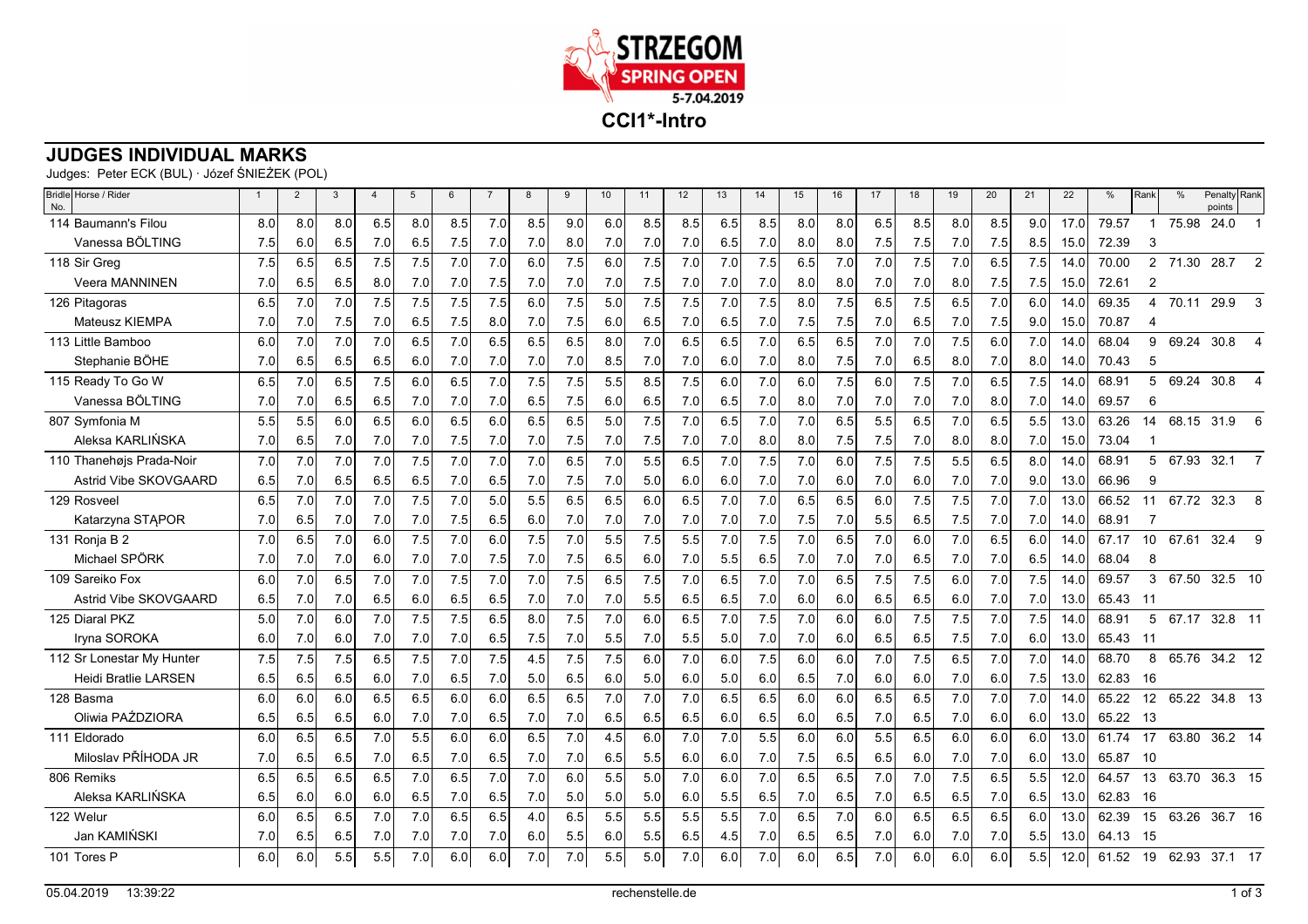

## **JUDGES INDIVIDUAL MARKS**

Judges: Peter ECK (BUL) · Józef ŚNIEŻEK (POL)

| Bridle Horse / Rider<br>No.   | $\overline{1}$ | $\overline{2}$ | 3   | $\overline{4}$ | 5   | 6   | $\overline{7}$ | 8   | 9   | 10  | 11  | 12  | 13  | 14  | 15  | 16  | 17  | 18  | 19      | 20  | 21   | 22   | %     | Rank | $\frac{0}{0}$ | Penalty Rank<br>points |
|-------------------------------|----------------|----------------|-----|----------------|-----|-----|----------------|-----|-----|-----|-----|-----|-----|-----|-----|-----|-----|-----|---------|-----|------|------|-------|------|---------------|------------------------|
| Karolina ŚLĄZAK               | 7.0            | 6.0            | 6.0 | 5.0            | 6.5 | 6.0 | 7.0            | 7.0 | 7.0 | 6.5 | 5.5 | 6.0 | 5.5 | 6.5 | 7.0 | 7.0 | 7.0 | 6.0 | 6.5     | 7.0 | 7.0  | 13.0 | 64.35 | 14   |               |                        |
| 102 Lukacs                    | 6.0            | 6.0            | 6.0 | 7.5            | 7.5 | 6.0 | 6.0            | 5.0 | 4.0 | 6.0 | 6.0 | 7.0 | 7.0 | 7.0 | 5.5 | 6.0 | 5.5 | 7.5 | 7.0     | 6.0 | 6.0  | 13.0 | 62.39 | 15   | 61.52         | 38.5 18                |
| Kincsö REINSPACH              | 6.5            | 6.0            | 6.5 | 7.0            | 6.0 | 6.0 | 6.5            | 6.0 | 4.0 | 6.0 | 5.0 | 6.0 | 6.0 | 6.0 | 6.5 | 6.0 | 6.0 | 6.5 | 7.0     | 6.0 | 6.0I | 12.0 | 60.65 | -22  |               |                        |
| 116 Axial                     | 6.0            | 6.0            | 6.0 | 6.5            | 7.0 | 6.0 | 6.0            | 6.0 | 6.0 | 6.0 | 6.0 | 6.5 | 7.0 | 6.5 | 5.5 | 5.5 | 5.5 | 6.0 | 5.0     | 6.0 | 6.5  | 12.0 | 60.65 | 20   | 60.98         | 39.0 19                |
| Ulrika KOPŘIVOVÁ              | 6.5            | 6.5            | 6.0 | 7.0            | 7.0 | 6.0 | 6.0            | 6.0 | 6.0 | 7.0 | 6.5 | 6.0 | 5.0 | 6.5 | 6.5 | 5.5 | 6.0 | 5.5 | 5.0     | 6.0 | 6.5  | 12.0 | 61.30 | 19   |               |                        |
| 120 Vainquer Z                | 7.0            | 6.5            | 6.0 | 6.0            | 6.0 | 6.5 | 6.5            | 5.0 | 5.5 | 5.5 | 7.0 | 7.0 | 5.5 | 7.0 | 6.0 | 7.0 | 6.5 | 6.5 | 6.0     | 6.0 | 5.0  | 12.0 | 61.74 | 18   | 60.22         | 39.8 20                |
| <b>Steve VAN WINKEL</b>       | 6.5            | 6.51           | 6.0 | 5.0            | 6.0 | 6.0 | 6.0            | 6.0 | 5.5 | 5.0 | 6.0 | 6.0 | 4.0 | 6.0 | 6.5 | 6.0 | 6.5 | 6.5 | 6.0     | 6.5 | 5.5  | 11.0 | 58.70 | -24  |               |                        |
| 130 Radihaza Junior           | 6.0            | 6.0            | 6.0 | 6.0            | 6.0 | 6.0 | 6.0            | 6.5 | 6.0 | 6.0 | 6.5 | 6.0 | 4.0 | 5.0 | 5.5 | 5.5 | 6.0 | 6.0 | 5.5     | 6.0 | 6.5  | 12.0 | 58.70 | 21   | 59.78         | 40.2 21                |
| Pál TUSKA JNR.                | 6.5            | 6.5            | 6.5 | 7.0            | 7.0 | 6.5 | 7.0            | 7.0 | 6.0 | 6.5 | 7.0 | 6.0 | 3.0 | 5.0 | 6.0 | 6.0 | 6.0 | 5.5 | 5.0     | 6.0 | 6.0  | 12.0 | 60.87 | -21  |               |                        |
| 133 Mokatoo                   | 6.0            | 4.5            | 6.0 | 7.0            | 5.0 | 6.5 | 6.5            | 5.0 | 6.0 | 5.5 | 5.0 | 6.0 | 6.5 | 5.0 | 6.0 | 6.0 | 6.5 | 7.0 | 5.0     | 6.5 | 6.0  | 12.0 | 58.04 | 23   | 59.57         | 40.4 22                |
| Johanna POHJONEN              | 7.0            | 5.0            | 7.0 | 7.0            | 6.5 | 6.5 | 6.5            | 7.0 | 5.5 | 6.5 | 4.5 | 6.0 | 5.0 | 6.5 | 6.5 | 6.0 | 7.0 | 5.0 | 6.0     | 7.0 | 6.5  | 12.0 | 61.09 | 20   |               |                        |
| 121 Geke Equigrip's Stalypsia | 5.5            | 6.5            | 6.0 | 6.0            | 7.0 | 6.0 | 7.0            | 6.5 | 6.5 | 5.5 | 3.0 | 6.0 | 5.0 | 6.5 | 5.5 | 6.5 | 5.5 | 7.0 | 5.5     | 6.0 | 6.5  | 11.0 | 56.74 | 30   | 59.02         | 41.0 23                |
| Pauline KNORR                 | 7.0            | 7.0            | 6.5 | 6.5            | 6.5 | 7.0 | 7.5            | 6.0 | 6.5 | 6.5 | 5.0 | 6.0 | 5.5 | 6.5 | 7.0 | 6.0 | 6.5 | 7.0 | 6.0     | 6.5 | 5.01 | 13.0 | 61.30 | -18  |               |                        |
| 132 Senegal M                 | 5.5            | 5.5            | 5.5 | 5.5            | 6.5 | 6.0 | 6.0            | 5.5 | 6.0 | 6.5 | 6.0 | 6.0 | 5.5 | 6.0 | 5.5 | 6.0 | 6.0 | 6.0 | 5.0     | 5.5 | 7.0  | 12.0 | 58.70 | 21   |               | 58.59 41.4 24          |
| Hanna POGODZIŃSKA             | 6.5            | 6.0            | 6.5 | 5.5            | 6.0 | 6.0 | 6.5            | 7.0 | 5.0 | 5.5 | 5.0 | 6.0 | 4.0 | 6.0 | 6.0 | 6.0 | 6.0 | 5.5 | 5.0     | 6.0 | 6.51 | 12.0 | 58.48 | - 25 |               |                        |
| 106 Gepetto                   | 5.5            | 6.0            | 6.0 | 5.5            | 6.0 | 6.0 | 5.5            | 5.5 | 5.5 | 5.0 | 5.0 | 6.0 | 5.0 | 6.0 | 6.0 | 5.5 | 5.5 | 6.0 | 5.0     | 6.0 | 6.0  | 12.0 | 56.74 | 29   | 58.48         | 41.5 25                |
| Barbora ŠELIGOVÁ              | 6.0            | 5.5            | 6.0 | 5.5            | 6.0 | 6.5 | 6.0            | 7.0 | 6.0 | 6.5 | 6.0 | 6.0 | 4.0 | 6.0 | 6.0 | 6.0 | 6.5 | 6.0 | 6.0     | 6.5 | 6.5  | 12.0 | 60.22 | -23  |               |                        |
| 108 Mr Misa SL                | 6.5            | 6.0            | 6.0 | 5.5            | 6.5 | 6.0 | 6.0            | 5.5 | 6.0 | 5.0 | 5.0 | 6.5 | 5.0 | 6.0 | 5.5 | 6.0 | 5.5 | 6.0 | 5.5     | 6.0 | 5.5  | 12.0 | 58.04 | 23   | 58.04         | 42.0 26                |
| Michaela HADERKOVÁ            | 6.0            | 6.5            | 6.5 | 6.5            | 6.5 | 7.0 | 6.5            | 6.0 | 5.0 | 6.0 | 4.5 | 5.0 | 5.0 | 6.0 | 6.0 | 5.0 | 6.0 | 5.0 | 5.5     | 6.0 | 6.01 | 11.0 | 58.04 | 29   |               |                        |
| 117 Certina                   | 6.0            | 5.5            | 6.0 | 5.5            | 6.5 | 6.0 | 6.0            | 5.0 | 6.0 | 4.5 | 6.0 | 6.0 | 5.5 | 6.0 | 5.5 | 6.0 | 6.0 | 5.5 | 5.5     | 5.5 | 5.5  | 12.0 | 57.39 | 25   |               | 57.93 42.1 27          |
| Eliška OPRAVILOVÁ             | 6.5            | 5.5            | 5.5 | 5.0            | 5.5 | 6.5 | 7.0            | 7.0 | 6.0 | 5.5 | 6.0 | 6.0 | 4.0 | 6.0 | 6.5 | 6.0 | 5.5 | 5.0 | 5.5     | 6.0 | 6.01 | 12.0 | 58.48 | -25  |               |                        |
| 103 Velina W                  | 5.5            | 5.5            | 5.5 | 5.5            | 6.0 | 6.0 | 6.0            | 5.5 | 6.0 | 6.5 | 5.5 | 6.0 | 4.0 | 6.5 | 5.5 | 5.5 | 6.0 | 6.5 | 5.5     | 4.5 | 5.5  | 12.0 | 56.96 | 27   | 57.72         | 42.3 28                |
| Glória SOHA                   | 6.5            | 7.0            | 5.0 | 6.0            | 6.5 | 7.0 | 6.0            | 5.5 | 6.5 | 7.0 | 5.5 | 6.0 | 3.0 | 5.0 | 6.0 | 5.5 | 6.5 | 6.5 | 6.5     | 4.0 | 6.0I | 11.0 | 58.48 | - 27 |               |                        |
| 105 Frenciss                  | 6.5            | 5.5            | 6.0 | 5.5            | 6.0 | 6.0 | 6.0            | 5.5 | 6.0 | 5.5 | 4.5 | 5.5 | 5.0 | 6.0 | 5.5 | 6.0 | 5.5 | 5.5 | 5.5     | 5.0 | 5.0  | 11.0 | 55.87 | 33   | 57.07         | 42.9 29                |
| Barbora ŠELIGOVÁ              | 6.0            | 5.5            | 6.0 | 5.5            | 6.0 | 6.0 | 6.5            | 7.0 | 6.0 | 5.0 | 5.0 | 6.0 | 4.0 | 6.0 | 6.5 | 6.5 | 6.0 | 5.5 | $5.5\,$ | 6.5 | 6.01 | 11.0 | 58.26 | 28   |               |                        |
| 124 Frevd                     | 5.5            | 5.5            | 5.5 | 6.0            | 5.5 | 6.0 | 6.0            | 7.0 | 5.5 | 5.5 | 5.0 | 6.0 | 5.5 | 6.5 | 5.5 | 6.0 | 6.0 | 5.5 | 5.0     | 5.0 | 5.5  | 11.0 | 56.74 | 30   | 56.96         | 43.0 30                |
| Oleh PERELYHIN                | 6.0            | 5.0            | 5.5 | 5.5            | 5.5 | 6.5 | 6.5            | 6.0 | 6.0 | 5.5 | 5.5 | 6.0 | 4.0 | 6.0 | 6.5 | 5.5 | 6.5 | 5.0 | 5.5     | 6.0 | 6.01 | 11.0 | 57.17 | -30  |               |                        |
| 104 Domena                    | 5.5            | 5.5            | 5.5 | 5.5            | 6.0 | 5.5 | 5.5            | 6.0 | 5.5 | 4.5 | 6.0 | 6.5 | 5.5 | 6.0 | 5.5 | 5.5 | 6.0 | 5.5 | 6.5     | 6.0 | 6.0  | 12.0 | 57.39 | 25   | 56.52         | 43.5 31                |
| Natalia TARABINI              | 5.5            | 5.5            | 5.0 | 5.5            | 6.0 | 6.0 | 4.5            | 5.0 | 5.5 | 4.5 | 6.0 | 6.0 | 5.5 | 6.0 | 6.5 | 5.5 | 6.0 | 5.0 | 6.5     | 6.0 | 5.0  | 11.0 | 55.65 | -31  |               |                        |
| 119 Sugo                      | 6.0            | 6.0            | 6.0 | 6.0            | 6.0 | 5.5 | 5.5            | 6.0 | 4.0 | 5.0 | 4.5 | 6.0 | 6.5 | 6.0 | 5.5 | 5.5 | 5.5 | 6.0 | 6.5     | 5.5 | 5.5  | 12.0 | 56.96 | 27   | 56.09         | 43.9 32                |
| Boróka FARKAS                 | 6.0            | 5.0            | 5.5 | 6.5            | 6.5 | 6.0 | 6.5            | 6.0 | 4.5 | 5.5 | 4.5 | 5.0 | 5.0 | 5.0 | 4.0 | 5.0 | 6.0 | 5.0 | 6.5     | 6.0 | 6.01 | 11.0 | 55.22 | -32  |               |                        |
| 107 Mameha                    | 6.0            | 6.0            | 5.5 | 5.5            | 5.5 | 6.0 | 5.5            | 7.0 | 5.5 | 5.0 | 5.0 | 6.0 | 5.0 | 5.5 | 5.5 | 5.5 | 6.0 | 6.0 | 5.0     | 5.5 | 5.5  | 11.0 | 56.09 | 32   |               | 54.67 45.3 33          |
| Betty RICHTROVÁ               | 5.5            | 5.5            | 6.0 | 5.0            | 6.0 | 5.5 | 5.0            | 6.0 | 6.0 | 4.0 | 5.0 | 5.5 | 4.0 | 6.0 | 5.5 | 5.0 | 5.5 | 5.0 | 6.0     | 6.0 | 4.5  | 10.0 | 53.26 | - 33 |               |                        |